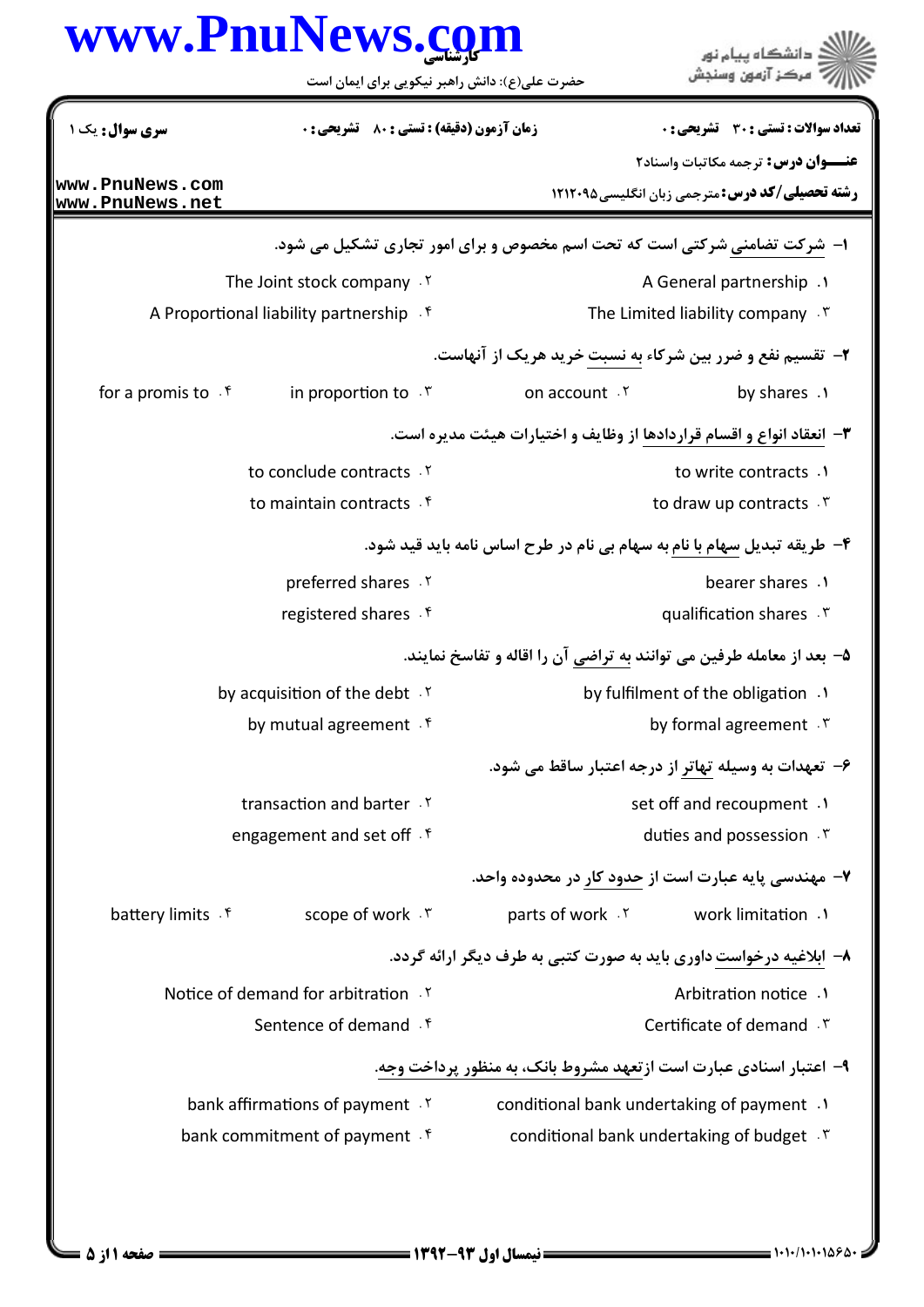|                                                                                      | www.PnuNews.com                                                                                 | د دانشگاه پيام نور<br>ً مرڪز آزمون وسنڊش                                                                               |  |
|--------------------------------------------------------------------------------------|-------------------------------------------------------------------------------------------------|------------------------------------------------------------------------------------------------------------------------|--|
|                                                                                      | حضرت علی(ع): دانش راهبر نیکویی برای ایمان است                                                   |                                                                                                                        |  |
| سری سوال: ۱ یک                                                                       | <b>زمان آزمون (دقیقه) : تستی : 80 گشریحی : 0</b>                                                | تعداد سوالات : تستي : 30 ٪ تشريحي : 0                                                                                  |  |
|                                                                                      |                                                                                                 | <b>عنـــوان درس:</b> ترجمه مکاتبات واسناد۲                                                                             |  |
| www.PnuNews.com<br>www.PnuNews.net                                                   |                                                                                                 | <b>رشته تحصیلی/کد درس: مترجمی زبان انگلیسی ۱۲۱۲۰۹۵</b>                                                                 |  |
|                                                                                      |                                                                                                 | ∙ا− بندر عظیمت و نام کشتی حامل کالا در بارنامه دریایی باید درج شوند.                                                   |  |
|                                                                                      | vessel transportation . Y                                                                       | feeder vessel.                                                                                                         |  |
|                                                                                      | carrying vessel . f                                                                             | release of vessel . ٣                                                                                                  |  |
|                                                                                      |                                                                                                 | 1۱– بانک های بازرگانی بین المللی، موسسات پذیرش نیز نامیده می شوند.                                                     |  |
|                                                                                      | <b>Commercial Institution 17</b>                                                                | Merchant Bank . \                                                                                                      |  |
|                                                                                      | Commercial Bank . f                                                                             | Issuing House . \v                                                                                                     |  |
|                                                                                      |                                                                                                 | 1۲- تعهدات به وسیله اقاله ساقط میشود.                                                                                  |  |
|                                                                                      | by aquisition of debt . Y                                                                       | by cancellation of the bargain .                                                                                       |  |
|                                                                                      | by release from the obligation. $f$                                                             | by fulfilment of the obligation. \vari                                                                                 |  |
|                                                                                      |                                                                                                 | ۱۳- عقودي كه بر طبق قانون واقع شده باشد لازم الاتباع است.                                                              |  |
|                                                                                      | is entitled to . Y                                                                              | are impossible to fulfil .                                                                                             |  |
|                                                                                      | is understood to be genuine.                                                                    | are binding on $\cdot$ $\cdot$                                                                                         |  |
|                                                                                      |                                                                                                 | ۱۴- هرقسم عملیات صرافی و بانکی و عملیات بحری و غیر بحری جزو معاملات تجاری محسوب می شود.                                |  |
|                                                                                      | Exchange operation / Sea insurance . ٢                                                          | <b>Banking business / Marine insurance</b> .1                                                                          |  |
|                                                                                      | Exchange transaction / Sea insurance .f                                                         | Exchange business / Marine insurance . ٣                                                                               |  |
|                                                                                      |                                                                                                 | <b>۱۵</b> - رسیدگی و اخذ تصمیم نسبت به <u>تصویب ترازنامه سالانه و حساب سود و زیان تقدیمی</u> هیئت مدیره و استماع گزارش |  |
|                                                                                      |                                                                                                 | بازرس از وظایف و اختیارات مجمع عمومی عادی می باشد.                                                                     |  |
|                                                                                      | Examine / approval of the annual balance sheet / profit and loss account submitted/inspector .1 |                                                                                                                        |  |
| Examine / approve the balance sheet / profit and loss account received/authority . Y |                                                                                                 |                                                                                                                        |  |
|                                                                                      |                                                                                                 | Appraisal / affirmation of the annual balance sheet / profit and loss account submitted/inspector $\cdot$ *            |  |
|                                                                                      |                                                                                                 | Assessment / confirmation of the balance sheet / profit and loss account submitted/official f                          |  |
|                                                                                      |                                                                                                 | ۱۶– موضوع این قرارداد عبارت است از :اوراق کردن و پیاده کردن ماشین آلات و فراهم کردن تجهیزات پیمان کار.                 |  |
|                                                                                      |                                                                                                 | repairing / offering jobber's equipments .1                                                                            |  |
|                                                                                      |                                                                                                 | dismantling / providing contractor's instruments Y                                                                     |  |
|                                                                                      |                                                                                                 | repairing / providing contractor's equipments .                                                                        |  |
|                                                                                      |                                                                                                 | dismantling / providing contractor's equipments f                                                                      |  |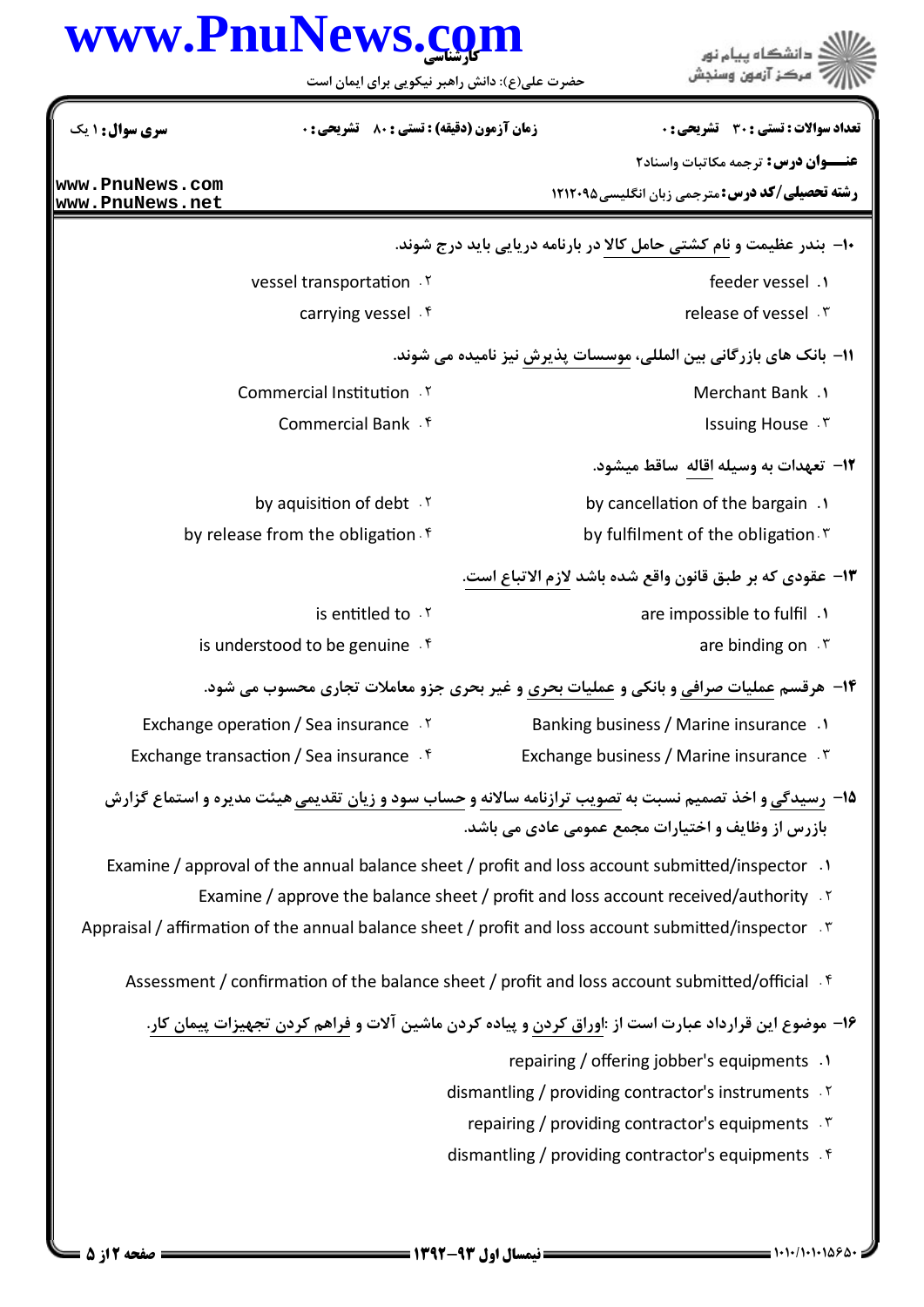|                                                                   |                                             | حضرت علی(ع): دانش راهبر نیکویی برای ایمان است                                                                                     | 7' مرڪز آزمون وسنڊش                                                                            |  |
|-------------------------------------------------------------------|---------------------------------------------|-----------------------------------------------------------------------------------------------------------------------------------|------------------------------------------------------------------------------------------------|--|
| <b>سری سوال : ۱ یک</b>                                            | زمان آزمون (دقيقه) : تستى : 80 ٪ تشريحي : 0 |                                                                                                                                   | تعداد سوالات : تستي : 30 ٪ تشريحي : 0                                                          |  |
|                                                                   |                                             |                                                                                                                                   | <b>عنـــوان درس:</b> ترجمه مكاتبات واسناد٢                                                     |  |
| www.PnuNews.com<br>www.PnuNews.net                                |                                             |                                                                                                                                   | <b>رشته تحصیلی/کد درس: مترجمی زبان انگلیسی ۱۲۱۲۰۹۵</b>                                         |  |
|                                                                   |                                             | 17-A proportional liability partnership is one formed for trading purposes under a special name.                                  |                                                                                                |  |
|                                                                   |                                             | شركت سهامي . <sup>3</sup>                                                                                                         | شركت تعاوني 4.                                                                                 |  |
| 18-A transaction made by incapacitated persons can not be valid.  |                                             |                                                                                                                                   |                                                                                                |  |
| متقليين 1.                                                        | افراد بالغ <sup>.2</sup>                    | افراد <sub>د</sub> شيد <sup>.3</sup>                                                                                              | مهجورين 4.                                                                                     |  |
| legitimate advantage.                                             |                                             |                                                                                                                                   | 19-The object of a contract must be capable of being owned and must embody some reasonable and |  |
| ماليت داشته باشد 1.                                               |                                             | كاربرد عملى داشته باشد 2.                                                                                                         |                                                                                                |  |
| 3. منفعت داشته باشد                                               |                                             | توانایی وصول داشته باشد <sup>4</sup> ۰                                                                                            |                                                                                                |  |
| 20-Both parties should be competent to transact the business.     |                                             |                                                                                                                                   |                                                                                                |  |
| معامله با اشخاصی باید باشد که بالغ باشند <b>1</b> ۰               |                                             |                                                                                                                                   | متعاملین باید برای معامله اهلیت داشته باشند <sup>.2</sup>                                      |  |
| معامله برای شرکت ها باید اهلیت داشته باشد 3.                      |                                             |                                                                                                                                   | معامله برای طرفین باید از مشروعیت برخوردار باشد <sup>4.</sup>                                  |  |
| by the chairman of the Board of Directors, and Managing Director. |                                             | 21-Share certificates of the company shall be uniform, printed and bear serial number and be signed                               |                                                                                                |  |
|                                                                   |                                             | اوراق سهام شرکت چاپی و متحدالشکل و دارای شماره ترتیب بوده و باید به امضای رئیس هیئت مدیره و مدیرعامل برسد <b>1۰</b>               |                                                                                                |  |
|                                                                   |                                             | اسناد و مدارک شرکتی باید متحدالشکل و چاپی و دارای شماره ترتیب باشد و به امضای رئیس هیئت مدیره و مدیرعامل برسد 2.                  |                                                                                                |  |
|                                                                   |                                             | اوراق سهام شرکت باید چاپی ،متحدالشکل و دارای تعداد مشخص باشد و به امضای رئیس هیئت مدیره و مدیرعامل برسد 3.                        |                                                                                                |  |
|                                                                   |                                             | اسناد و مدارک شرکت باید متحدالشکل و بصورت چاپی و به تعداد مشخص بوده و دارای امضای هیئت مدیره و مدیرعامل باشد <sup>8</sup> ۰       |                                                                                                |  |
|                                                                   |                                             |                                                                                                                                   |                                                                                                |  |
| name and address of the beneficiary.                              |                                             | 22- The instruction to be given by the applicant to the issuing bank will cover such items as the full                            |                                                                                                |  |
|                                                                   |                                             | دستوراتی که بانک گشاینده اعتبار به متقاضی اعتبار ابلاغ می نماید شامل مواردی چون نام و نشانی کامل ذی نفع است <b>1</b>              |                                                                                                |  |
|                                                                   |                                             | دستوراتی را که متقاضی اعتبار به بانک ابلاغ کننده اعتبار ابلاغ می نماید شامل مواردی چون نام ونشانی کامل ذی نفع است <sup>.2</sup>   |                                                                                                |  |
|                                                                   |                                             | دستوراتی را که متقاضی اعتبار به بانک گشاینده اعتبار ابلاغ می نماید شامل مواردی چون نام و نشانی کامل ذی نفع است <sup>.</sup> 3     |                                                                                                |  |
|                                                                   |                                             | دستوراتی را که متقاضی اعتبار به بانک تأیید کننده اعتبار ابلاغ می نماید شامل مواردی چون نام و نشانی کامل ذی نفع است <sup>4</sup> ۰ |                                                                                                |  |
|                                                                   |                                             |                                                                                                                                   |                                                                                                |  |
|                                                                   |                                             |                                                                                                                                   |                                                                                                |  |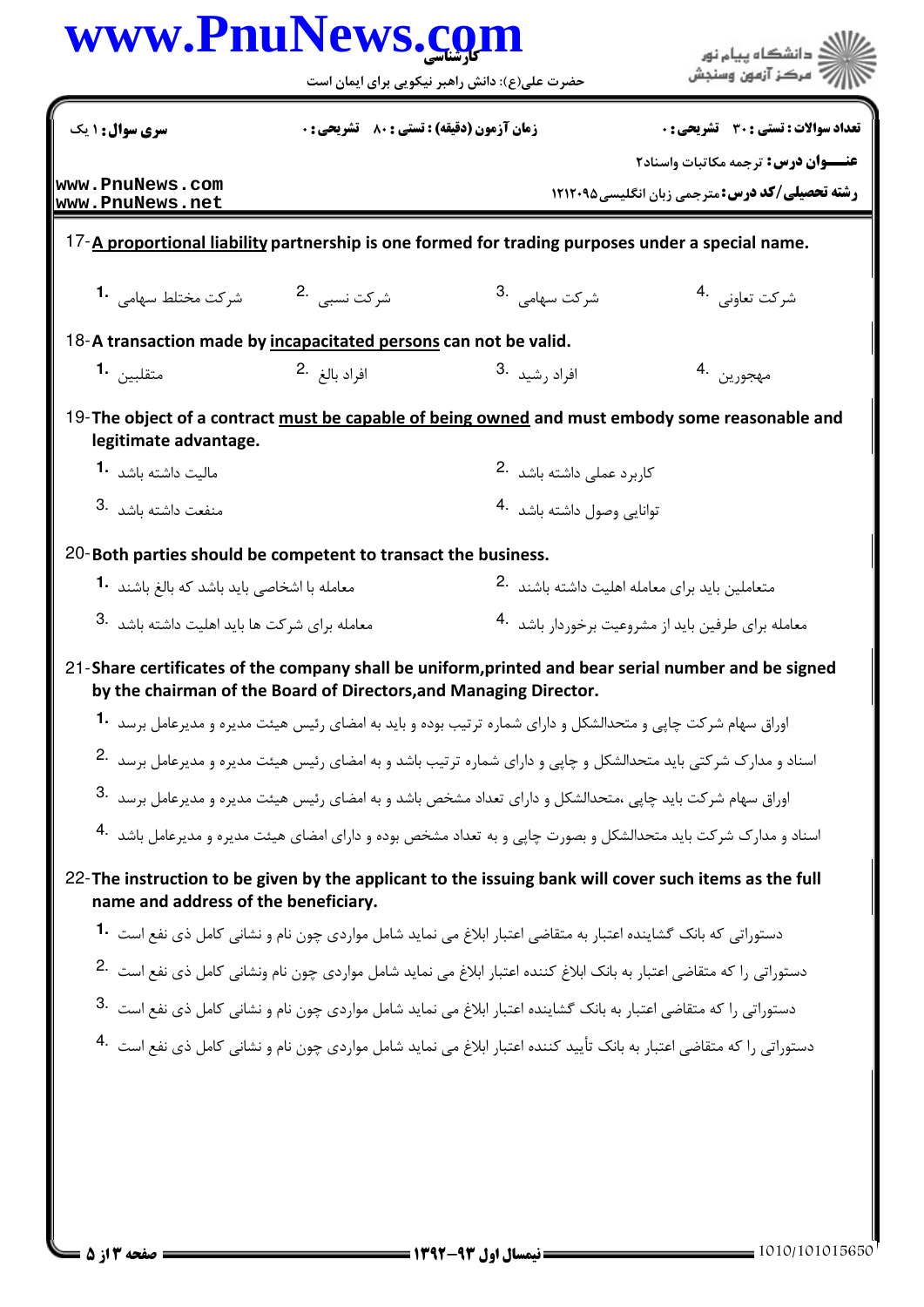## www.PnuNews.con

حضرت علی(ع): دانش راهبر نیکویی برای ایمان است

سری سوال : یک ۱

**زمان آزمون (دقیقه) : تستی : 80 ٪ تشریحی : 0** 

تعداد سوالات : تستى : 30 - تشريحي : 0

:<br>د انشگاه پیام نور ۔<br>مرڪز آزمون وسنجش

عنــوان درس: ترجمه مكاتبات واسناد٢

www.PnuNews.com www.PnuNews.net

**رشته تحصیلی/کد درس: مترجمی زبان انگلیسی401201 ا** 

- 23-Delivered duty unpaid (DDU) means that the seller fulfils his obligation to deliver when the goods have been made available at the named place in the country of importation.
	- تحویل عوارض پرداخت نشده به معنای آن است که وظیفه فروشنده در مورد تحویل کالا هنگامی به پایان می رسد که کالا را برای 1 صدور ترخیص کند و در محل تعیین شده در مرز در اختیار بگذارد
	- تحویل عوارض پرداخت نشده به معنای ان است که وظیفه فروشنده در مورد تحویل کالا هنگامی به پایان می رسد که کرایه حمل کالا <sup>2.</sup> را تا مقصد کشور واردکننده کالا را بیردازد
	- تحویل عوارض پرداخت شده به معنای آن است که وظیفه فروشنده در مورد کالا هنگامی به پایان می رسد که کالا را در محل تعیین  $\cdot$ 3 شده در کشور ورود در اختیار خریدار قرار دهد
	- .<br>تحویل عوارض پرداخت نشده به معنای ان است که وظیفه فروشنده در مورد تحویل کالا هنگامی به پایان می رسد که کالا را در محل تعیین شده در کشور ورود در اختیار خریدار قرار دهد
- 24-Reimburse to the BUYER any payment which may have been made for the unperformed portion of works.
	- هرگونه پرداختی را که ممکن است جهت کارهای انجام نشده صورت گرفته باشد در قرارداد برای خریدار شفاف سازی کند **1۰**
	- هرگونه پرداختی را که ممکن است جهت قسمت انجام نشده کارها صورت گرفته باشد به خریدار مسترد نماید 2.
	- هرگونه وجه پرداخت شده نسبت به کارهای صورت گرفته شده با ذکر در قرارداد به خریدار واگذار شود 8.
	- هرگونه پرداختی در مورد کارهای انجام نشده به اطلاع خریدار برسد 4

Correspandent Bank . Y

Advising Bank . f

to endorse a bill . Y

to dishonoured bill. f

- ٢۵– بانک ابلاغ کننده اعتبار
- Negotiating Bank .1
	- Credit Bank . ٣

## ۲۶- ظهر نویسی کردن برات

- to discount a bill .1
	- to protest a bill . ٣
		- ٢٧- مظنه حمل جاده ای
- Quotation for delivery-by road .1
- Request for a quotation for delivery by road . Y
	- Enquiry for delivery by road . \v
		- Quotation for shipment f